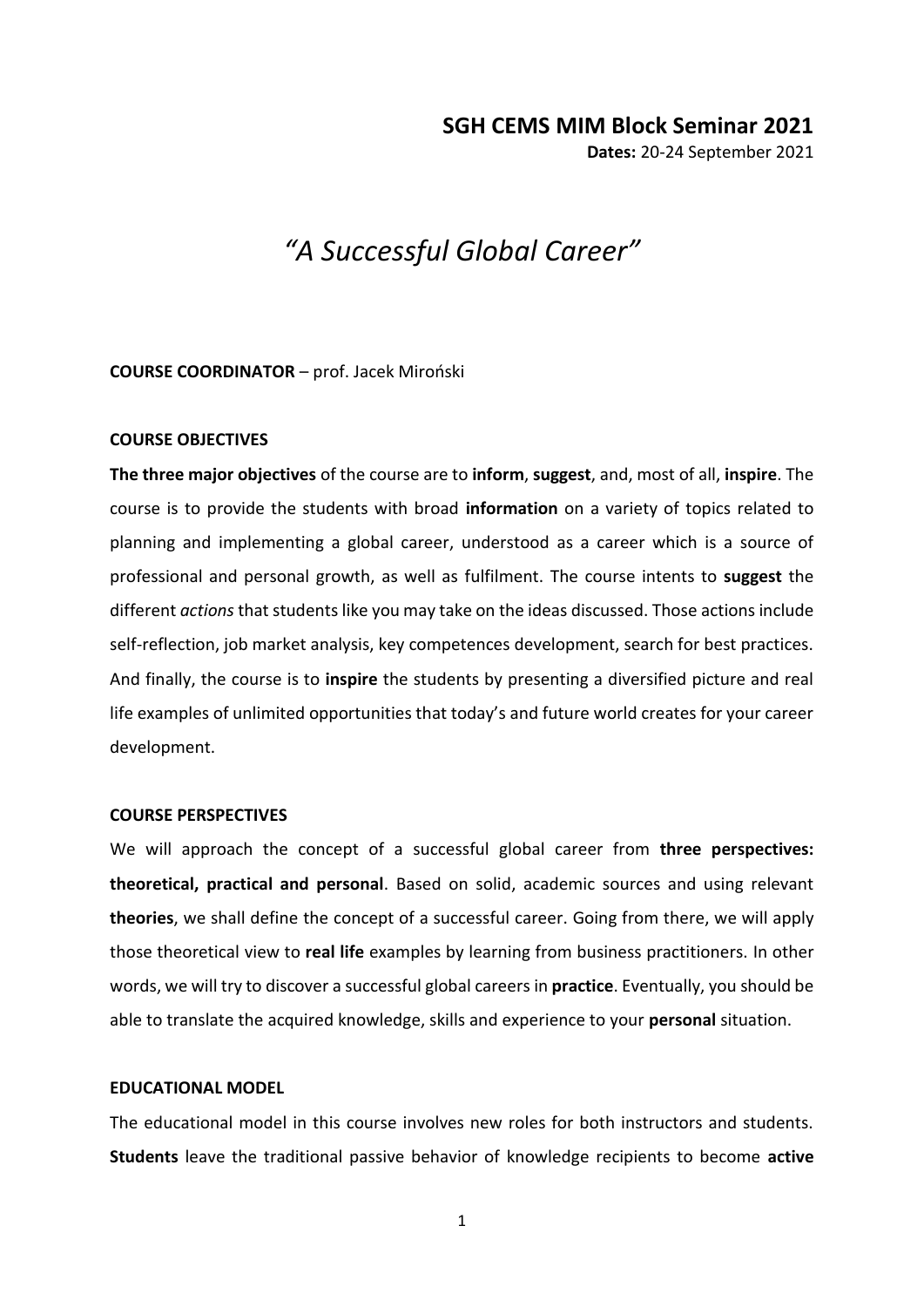**participants** of the learning construction. Rather than behaving just as experts in their areas, **instructors** will take on the responsibility of **tutors, facilitators and guides** of the teachinglearning process. This course aims to develop in you certain skills through the **individual and collaborative activities**, which are designed with the aim to promote your participation in sharing your opinions, experiences, views, thoughts and knowledge. **Self-learning** is very relevant in this course because it can help you to prepare yourself for different situations. Therefore, you should develop reading skills, critical analysis of a given situation, be ready to argue your own opinions, take an active role in discussions and exercises. Also, you should develop a work-plan for the activities that you have to submit and the learning goals that you want to accomplish in this course. **Collaborative learning** is an important strategy to help the students to learn from each other. This strategy can motive cooperation between the team members in order to accomplish the learning activities designed for this course. Collaborative learning requires the exchange of ideas and discussions where you have to argue you own opinions and make constructive criticisms of the team members' points of views.

#### **COURSE COMPONENTS**

The course consists of **four major interconnected modules**: (1) Career Navigation, (2) Extended DISC, (3) CV and recruitment interview, (4) Group Project.

#### **Module 1 - Career Navigation**

**Instructor: Urszula Rapacka**, Career Consultant and Coach

This module offers an overview of key models, concepts and tools used by career advisors, coaches and HR departments to help professionals navigate their career journey. The aim of showing you these frameworks and tools is to help you think about your own professional path in a clearer and more structured way, but, even more importantly, to be able to stand at career crossroads, U-turns and roundabouts equipped with a set of tools that will help you make important decisions with integrity. In this module, we will clash evidence-based theoretical frameworks and job market data with a practitioner's perspective of having supported over a thousand clients from 5 continents and a range of industries. We will look at key concepts but also common misconceptions when it comes to managing one's career.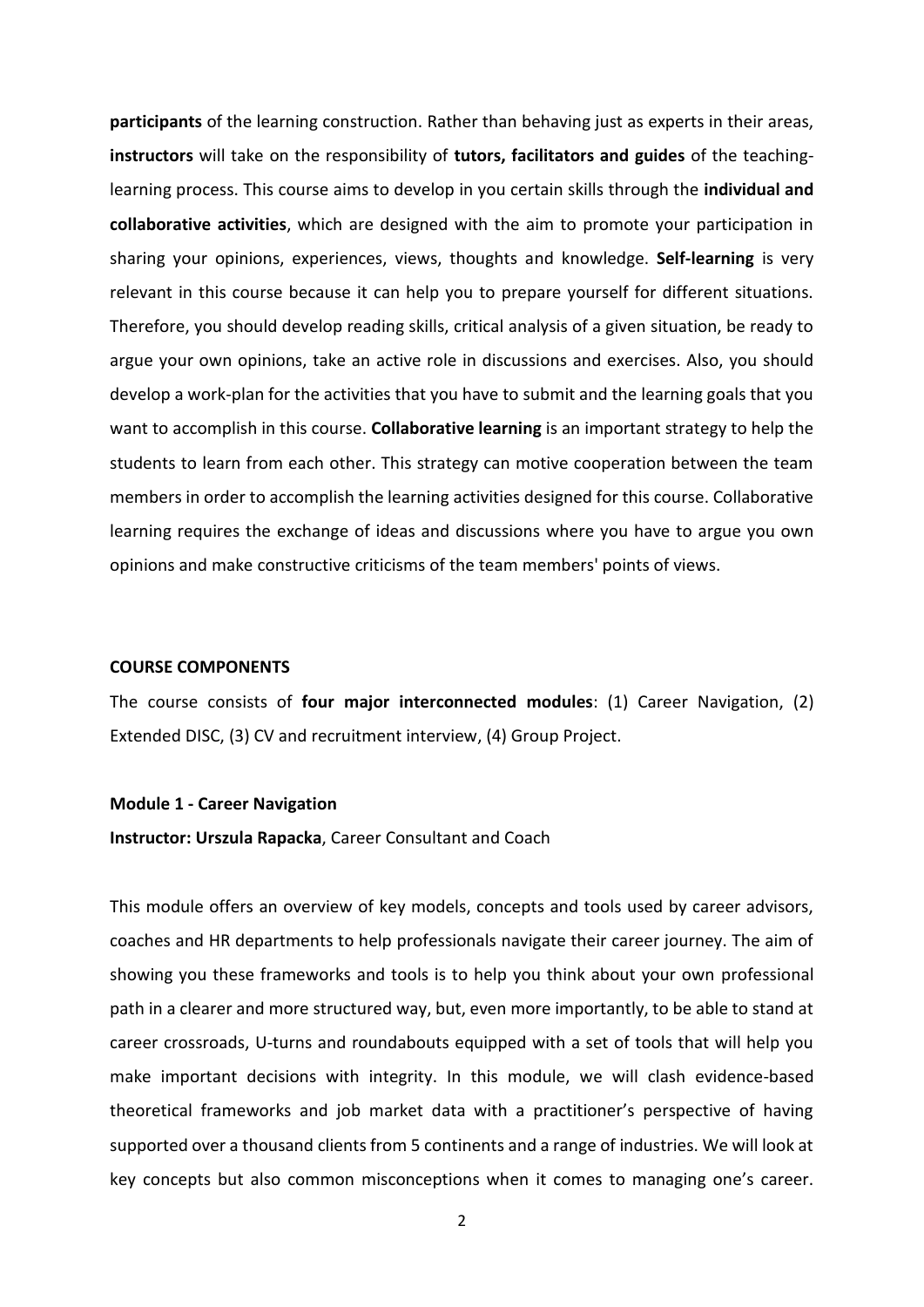Additionally, we will test-drive some classic career coaching tools created to help people find a path that is consistent with their temperament, interests and values. The process you will follow in this module (and the entire Block Seminar) will allow you to define what a career is, to understand how different people frame success and what helps them thrive in today's dynamic job market, and finally to check how all that applies to you. We will combine selfreflection activities with pair and group work, along with lectures and group discussions, to provide you with a personal compass that can guide you through complex career choices.

## **Module 2 - Extended DISC**

**Instructor: Romeo Grzębowski** - Chief Inspiration Officer at [Extended Tools Polska](https://extendeddisc.com.pl/) - company offering digital tools supporting recruitment, development and engagement of employees.

Extended DISC is a psychometric and workplace assessment tool designed to help individuals, teams and organizations to become more successful. It provides easy to use information on how to modify human behavior. The tool supports individuals and businesses to improve relationships, communication and key aspects of business such as leadership. Extended DISC assessments are based on concepts of human behavior from well renowned psychologists and behavioral theorists. Today Extended DISC assessments are part of the daily management system of thousands of organizations all around the world, with over one million assessments completed annually. During workshops you will learn about the Extended DISC Model and the Theory of Human Capacity hat will help you discover your natural strengths and talents. We will also address these issues: How to align your working style to organization culture, type of team or development stage of a company? What type of tasks should you avoid or delegate? Why some people are very effective in some circumstances and not effective in others? A task to be completed before the workshops: Before the workshops you will receive a link to an online Extended DISC questionnaire. It takes only 10 minutes to complete. During the workshops you will receive your confidential Extended DISC Report describing your natural strengths and talents.

3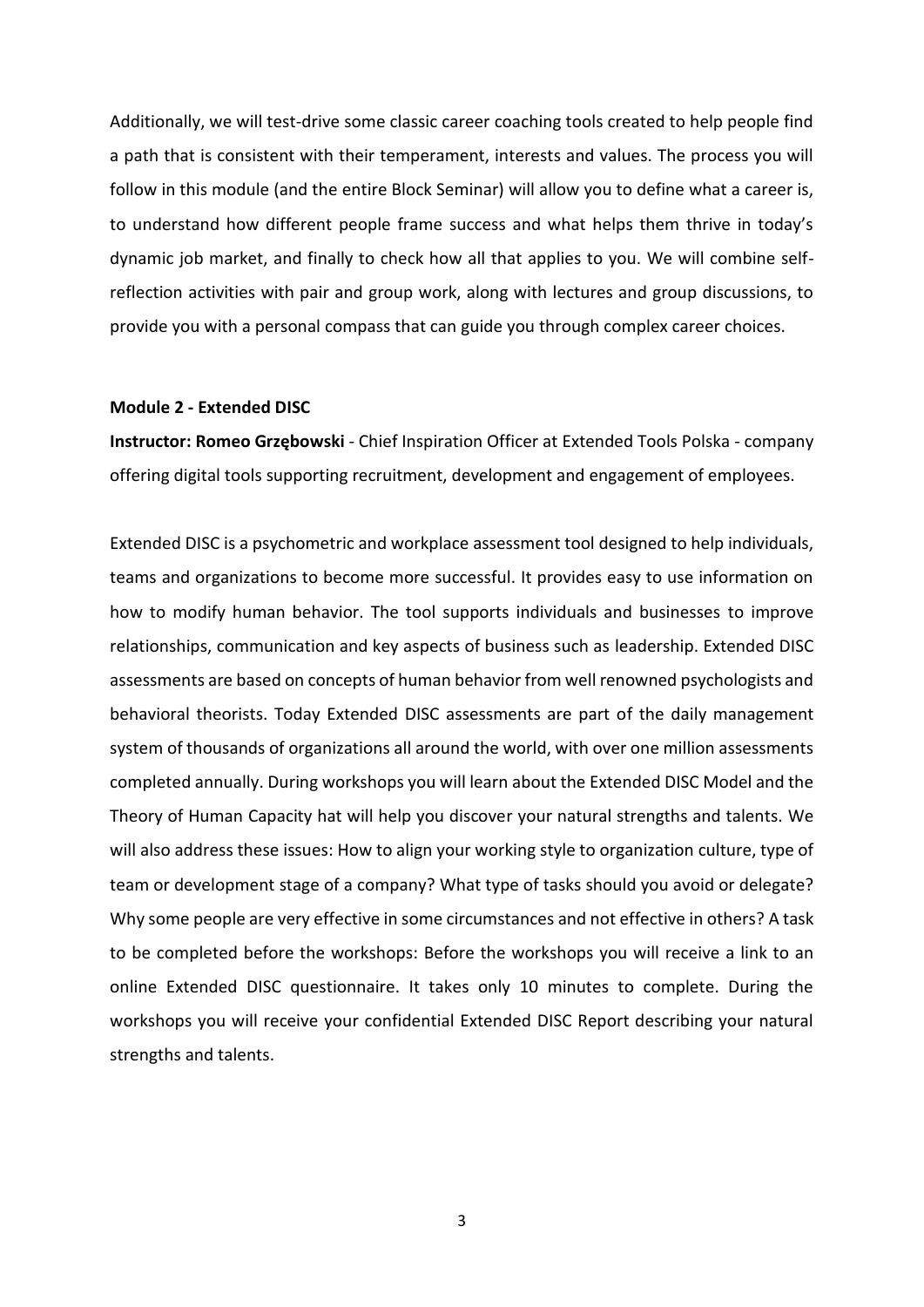#### **Module 3 – CV and recruitment interview**

**Instructor: Dariusz Użycki, Ph.D.** – executive search and career consultant; executive mentor and coach

The main topics of this module are: (1) Practical and evidence based description of 5 basic tools of communication within job market: Elevator Pitch, CV, LinkedIn profile, PAR/STAR, Exit Statements. Not only suggestions **how** to prepare and use them, but also explanation **why** in that way (fundamental rules of communication). Discussion of Barnum Effect and most common mistakes. What to take into account in the era of "CV reading software". (2) Practical and evidence based description of recruitment interview rules. 5 areas of discussion and sources of questions (no way to be surprised by any question). How to prepare to recruitment interview and become it's hidden leader. How to be listened to and remembered. (3) Basic rules of networking and pro-active movement on job-market.

## **Module 4 - GROUP PROJECT**

The group project title is**: "A Successful Global Career".** Each group has a lot of autonomy and freedom in choosing an exact content of the project as long as it suits the main umbrella topic, namely the successful global career.

Each group will be asked to prepare (1) a consulting report, and (2) a 30-minute interactive session. You will work in groups of 3 to 4 students.

The **consulting report** (CR) should be prepared in a PowerPoint (or similar) format. However, be aware that the document is designed for recipients to read it on their own, NOT for you to use it as a presentation tool. Therefore, your CR should be self-explanatory and complete. By utilizing the PowerPoint (or similar) format, as compared to the traditional essay, you should be able to take advantage of graphics, layout and pictures in order to enhance your message.

The length of your CR (the body of your report) should be around 10 slides, **excluding** cover page, executive summary, agenda, bibliography and appendixes. Your report should start with a **cover page** containing the title of your project, group number and group members. An **executive summary** summarizes your report in such a way that readers can rapidly become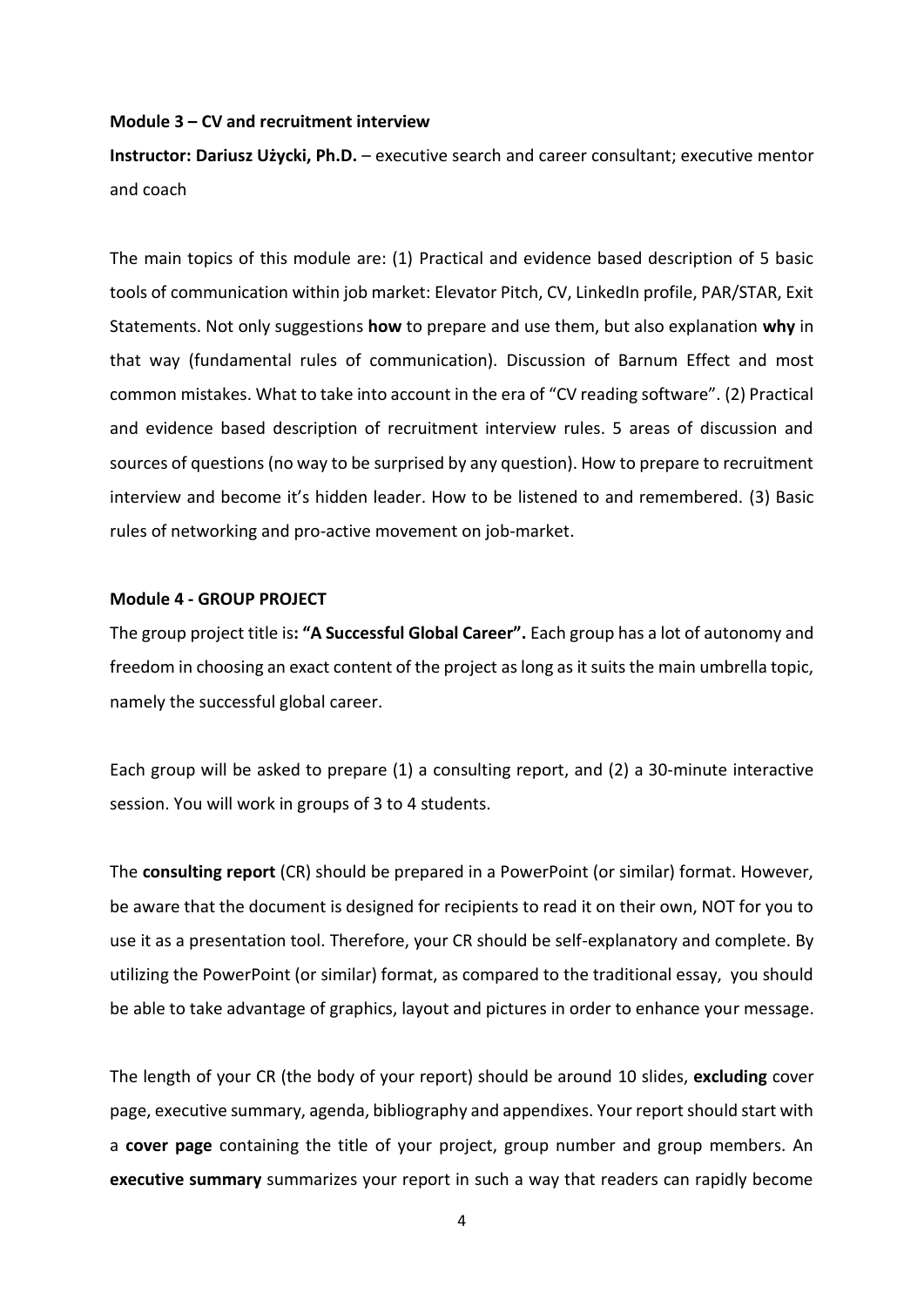acquainted with a body of material without having to read it all. It usually contains a brief statement of the purpose, problem or research question(s) covered in the report, background information, concise analysis and main conclusions. An **agenda** is an ordered sequence of items to be discussed in your report. It should indicate the logic and the completeness of your document. The objectives of an agenda include: to familiarize the readers with the topics to be discussed and indicate what outcome the readers may expect from the report. As your report should be an academic work based on solid sources (e.g. research papers), it must include a **bibliography**. Please use *Harvard Referencing Style* for all citations and references. If necessary you may add **appendixes** (a transcript from an interview you conducted, documents you referred to, etc.). However, appendixes are only supplemental materials, not the core of your report.

The **body of your report** should consist of about 10 slides. While including each slide, ask yourself a question: "Why do we need this specific slide? How does it serve the general purpose?". While designing your slides, keep balance between text and visuals. Try using a similar framework for most slides. Avoid colorful (especially dark) backgrounds. A layout of a slide is a message itself. Use it to make a comparison, to link graphs, charts, tables and statistics to text (conclusions), to show a process, to explain cause-effect relationships, etc. Remember about the MM's rule: "one slide – one main message". On the top of each slide there should be a clear, well-fitting title. If necessary, provide sources and references.

The consulting report should be submitted by email  $(im67@sgh.waw.pl)$  and is due by **Wednesday 22/09/2021 at 8 pm**.

The **30-minute interactive session** should be based on your essay or consulting report but please take into consideration that all students are expected to read your essay or consulting report in advance, so don't simply repeat the content. The interactive session provides a platform for discussing the topic of a successful career with other students. Please avoid using PowerPoint (or similar programs) during your session unless it is necessary for some quizzes or exercises (e.g. to conclude them). The session may consist of short cases, quizzes, roleplays, moderated discussion, games, exercises etc. But remember, the sky is the limit! **All group members** must actively participate in the session. Please plan your time carefully.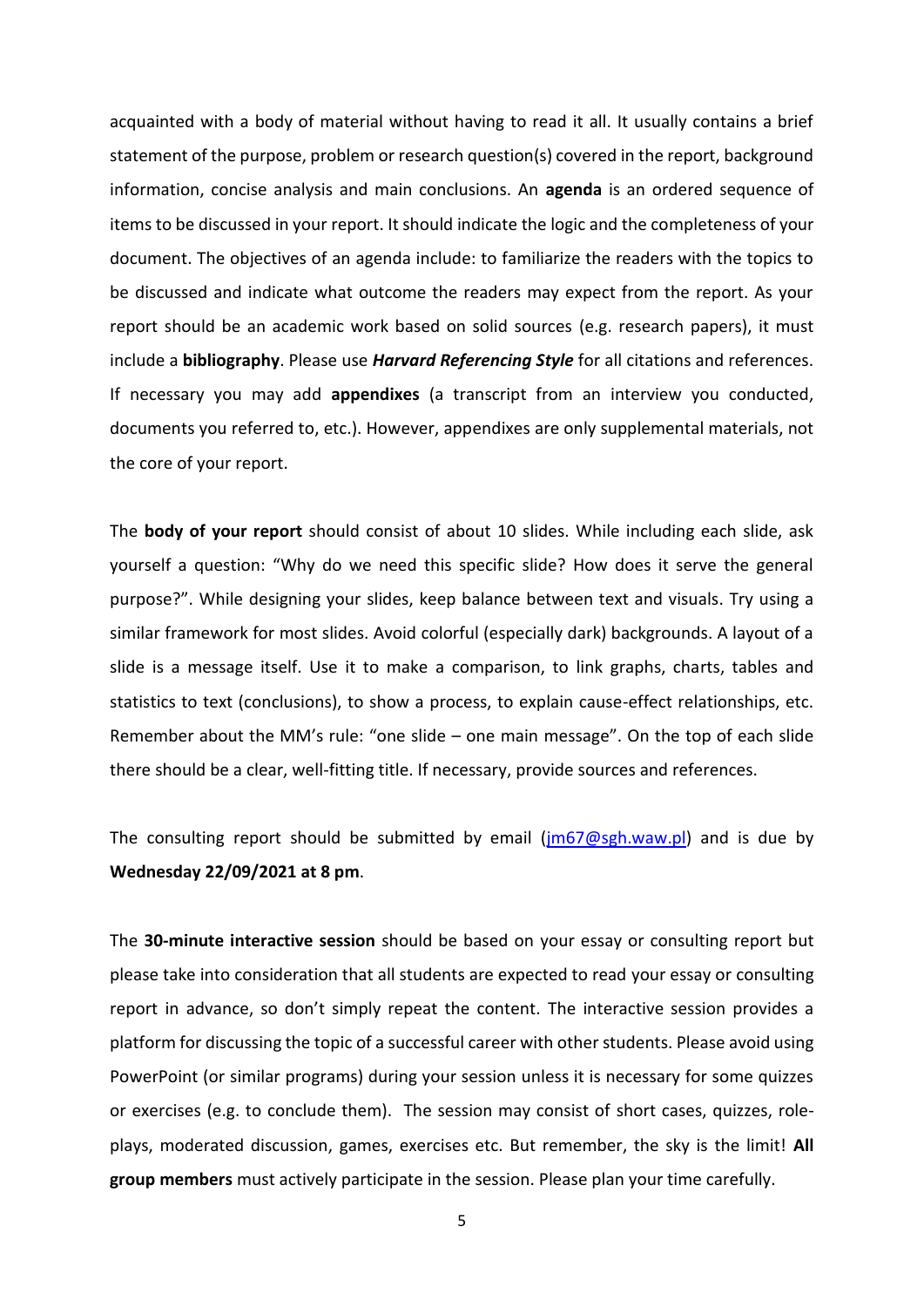## **COURSE SCHEDULE:**

| Day        | <b>Topics</b>                                                            | <b>Instructor</b> |
|------------|--------------------------------------------------------------------------|-------------------|
| Monday     | 9:00-11:15 Introduction to the course, integration, Group Project - kick | Urszula Rapacka   |
| 20.09.2021 | $\int$                                                                   | Jacek Miroński    |
|            | 11:30-13:00Introduction to career management; your professional          |                   |
|            | biography exercise                                                       |                   |
|            | 13:00-14:00 Lunch                                                        |                   |
|            | 14:00-15:00Your work view exercise                                       |                   |
|            | 15:30-20:00 Group Project - team work                                    |                   |
| Tuesday    | 9:00-12:00 The theoretical perspective vs. practitioner's perspective;   | Urszula Rapacka   |
| 21.09.2021 | career concepts and misconceptions; classic model; navigation tools      | Jacek Miroński    |
|            | 12:00-12:45 Lunch                                                        |                   |
|            | 12:45-15:00 Test driving navigation tools; career values and anchors,    |                   |
|            | flow; psychometric tests; algorithms                                     |                   |
|            | 15:30-16:30 Group Project - progress report to the course coordinator    |                   |
|            | 16:30-20:00 Group Project - team work                                    |                   |
| Wednesday  | 9:00-12:00 Extended DISC                                                 | Romeo Grzębowski  |
| 22.09.2021 | 12:00-12:45 Lunch                                                        | Jacek Miroński    |
|            | 12:45-15:45 Extended DISC                                                |                   |
|            | 16:15-20:00 Group Project - team work                                    |                   |
|            | 20:00 - Group Project - submission of the written part of the project    |                   |
| Thursday   | 9:00-12:00 CV and recruitment interview                                  | Dariusz Użycki    |
| 23.09.2021 | 12:12:45 Lunch                                                           | Jacek Miroński    |
|            | 12:45-15:45 CV and recruitment interview                                 |                   |
|            | 16:15-20:00 Group Project - team work                                    |                   |
| Friday     | 9:00-10:00 Group Project -time for reading the consulting reports        | Urszula Rapacka   |
| 24.09.2021 | prepared by other groups                                                 | Jacek Miroński    |
|            | 10:15-12:15 Group Project -interactive sessions                          |                   |
|            | 12:15-13:00 Lunch                                                        |                   |
|            | 13:00-16:00 Group Project - interactive sessions                         |                   |
|            | 16:15-17:00 Wrap-up of the course                                        |                   |

## **THE BLOCK SEMINAR TEAM:**

**Prof. Jacek Miroński, Ph.D.** – full professor in the Department of International Management in Warsaw School of Economics (SGH). Head of the Postgraduate Study Program in Public Relations. He is also in charge of the Postgraduate Study Program in Coaching, as well as in Mentoring. He was Academic Director of the CEMS MIM Program, institute deputy director and head of department. His research and teaching interest focuses on Organizational Behavior and Management, Leadership, Business Communication and Cross-Cultural Management. Jacek Miroński has been teaching at undergraduate, graduate, postgraduate, MBA, Ph.D. and executive levels: e.g. in SGH (Poland), University of Minnesota's Carlson School of Management (USA), Aalto University (Finland), Modul University Vienna (Austria), ESADE University (Spain), FEP University of Porto (Portugal), LAU Lebanese American University (Lebanon), University of Rijeka (Croatia). He conducted many training and consulting projects for Polish and foreign companies (e.g. Canal Plus, PZU, Bosch, Samsung). He was employed by Procter & Gamble and worked as Director of the Promotion Department in the radio station – Radio Zet. Jacek Miroński received the Fulbright Scholarship at the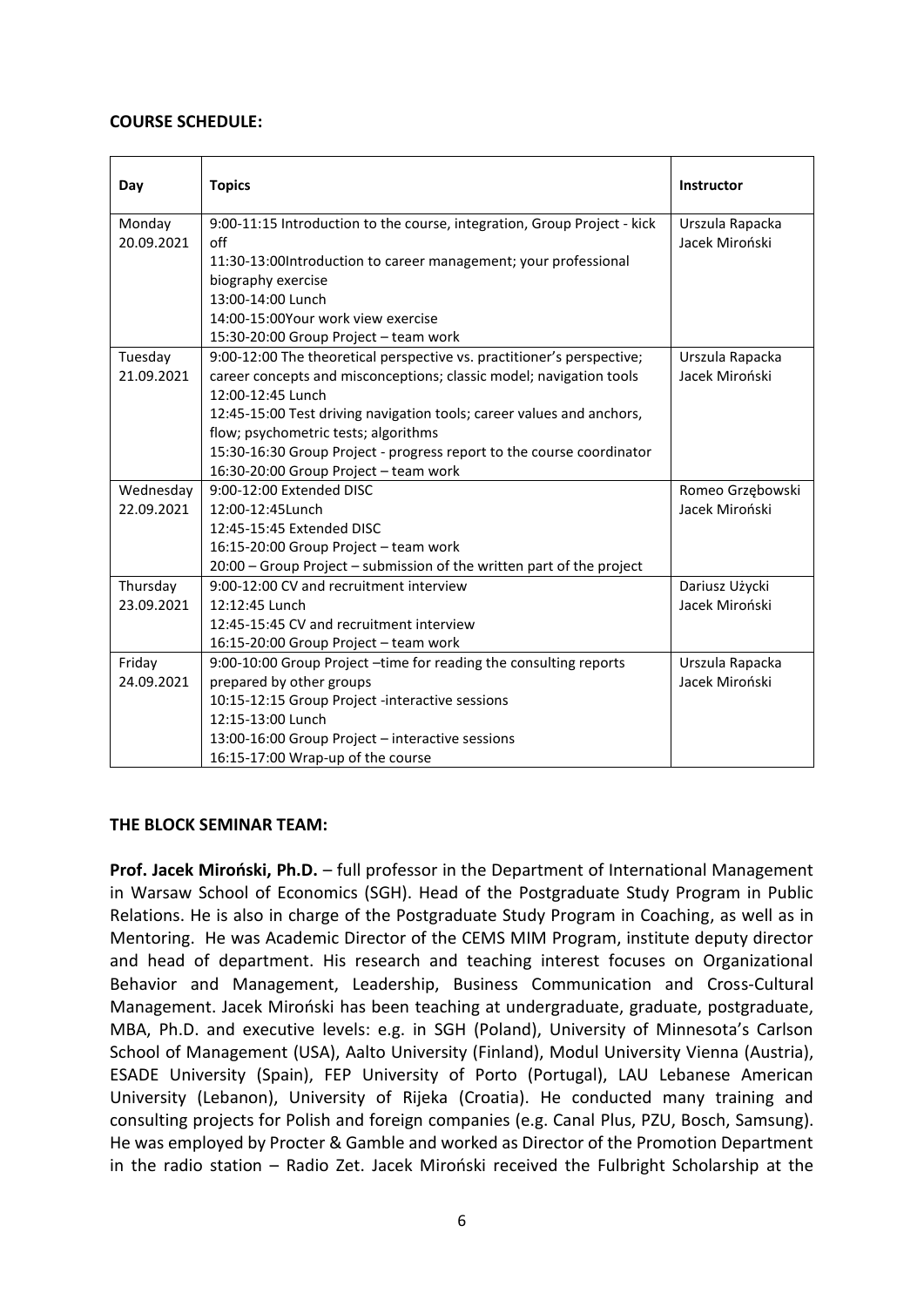Columbia University in New York (USA). He spent one year at the Hosei University in Tokyo (Japan) sponsored by Japan Foundation. He was granted the Kosciuszko Foundation Scholarship to stay as a visiting researcher at the University of Minnesota (USA). He also received the Fulbright Senior Advanced Research Award to work on his research project at the University of Minnesota (USA). He was a visiting scholar at universities in Canada, Sweden and Spain. Jacek Miroński is an author of many papers, articles, and books (e.g. "Homo administratus – the concept of human nature in management", "Power and politics in a company").

**Urszula Rapacka** - career consultant, coach and trainer with 15 years of international experience with B2B and B2C (but mainly H2H) transition projects across 5 continents and a range of industries. Her clients include executives, MBA candidates and graduates, experienced managers and business owners from around the world. She has been collaborating regularly with career consulting boutiques such as Career Angels and Impact Group, lecturing and coaching at business schools: Warsaw University of Technology, KEDGE, MIP Politecnico di Milano, Mannheim and Vlerick. In 2014, she set up and coordinated a pioneering Careers Service at the College of Europe, a postgraduate institute which serves a multicultural student community from over 30 countries. She also very much enjoys working with NGOs and has done so on a local, national and European level. Her biggest source of satisfaction is supporting individuals and teams in transition – whether it's a promotion, a relocation, a restructuring process or a mid-career shift – and helping them gain more clarity about their values, goals and direction.

**Romeo Grzębowski** has 20 years of experience in Management Consulting and Human Resources/People development. Specialties: human aspects of digital transformation, leadership and team development, employee engagement, diversity management, assessment tools, sports teams dynamics. Romeo is currently on the position of the Chief Inspiration Officer and Managing Partner of Extended Tools Polska and he is also acting as Partner at Time for Team - Development Consultants. Additionally he is involved in various mentoring or expert assignments: supporting Start-ups or Diversity & Inclusion initiatives. Completed Advanced Management Program at IESE Business School - University of Navarra. He originally graduated from University of Adam Mickiewicz in Poznan;, majoring in Management and Marketing, he completed postgraduate studies in Human Resources Management at the Industrial Organization & Management Institute in Warsaw. He also participated in The University Associates Intern Program in Organizational and Human Resources Development in San Diego, California. In 2004 Romeo was certified as International Coach by ICC (The International Coaching Community). He is Certified Leading Change Facilitator and Design Thinking Moderator.

**Dariusz Użycki, Ph.D.** – having obtained Master's in Machine Engineering from a technical university, Dariusz continued his studies, receiving a PhD title. Making a transition to a nonacademic career, he became Training Manager at a globally leading home appliances company. In 2000, he joined one of the biggest European personal consulting firms, initially as a Consultant, and finally Country Manager, with full P&L responsibility. Between 2007 and